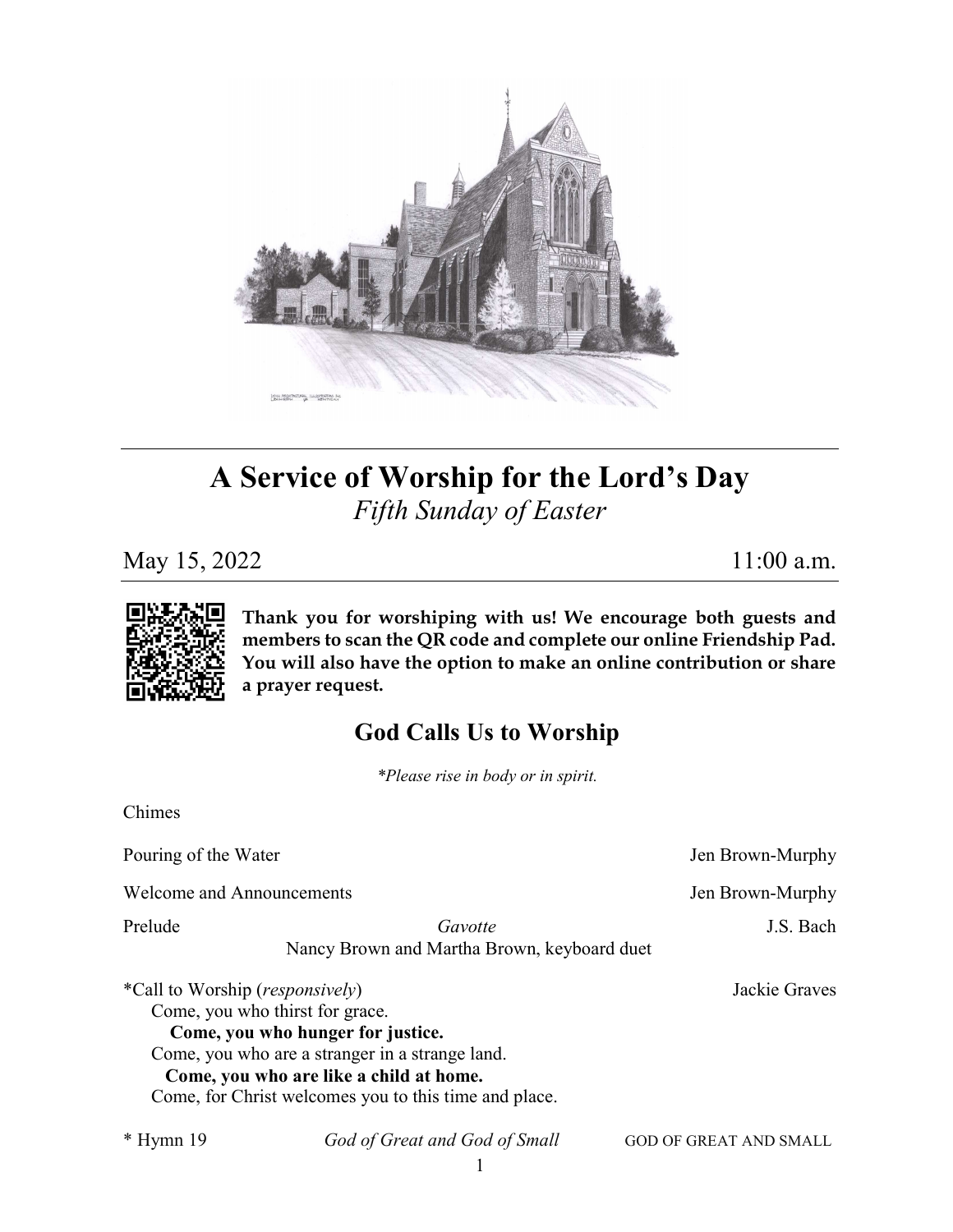2

Children are Invited to W.O.W. (Worship Our Way) Jen Brown-Murphy (Children preschool through elementary school are invited to W.O.W. In-person children can be picked up on the 3rd floor Children's Sunday School wing outside Rooms 300 and 301. We will complete our worship by noon. Please wait in the hallway and we will dismiss children by family once we have completed our worship.)

Prayer of Confession (*unison*) Sackie Graves Holy God, we open our hearts to you this day, and offer the truth of our lives: The fear that stifles us, The prejudice that blinds us, The ignorance that hobbles us, The doubt that plagues us. Help us, we pray, that we will Find courage in unlikely places,

See the world with new and gracious eyes, Move to those places where love is needed, Trust that you are with us.

This we pray in Jesus' name. Amen.

Promise of Forgiveness (*resonsively*) Jackie Graves

 Hear the Good News: we are forgiven! We are set free to go out into the world and be the loving, gracious, hopeful people of God! Alleluia! Amen.

## God Speaks to Us from the Word

| Prayer for Illumination                                                                                  |                                                           | Pastor John P. Leggett |  |  |
|----------------------------------------------------------------------------------------------------------|-----------------------------------------------------------|------------------------|--|--|
| Scripture Reading                                                                                        |                                                           | Proverbs $26:4-5$      |  |  |
| <b>Sermon</b>                                                                                            | Some Discernment Required                                 | Pastor John P. Leggett |  |  |
| *An Affirmation of Faith ( <i>unison</i> )<br>Relying on the Holy Spirit, who opens our eyes and hearts, |                                                           |                        |  |  |
|                                                                                                          | we affirm our freedom to interpret Scripture responsibly. |                        |  |  |

God has chosen to address God's inspired Word to us through diverse and varied human writings. Therefore we use the best available methods to understand them in their historical and cultural settings and the literary forms in which they are cast. When we encounter apparent tensions and conflicts in what Scripture teaches us to believe and do, the final appeal must be to the authority of Christ. Acknowledging that authority, comparing Scripture with Scripture, listening with respect to fellow believers past and present, we anticipate that the Holy Spirit will enable us to interpret faithfully God's Word for our time and place. (From A Declaration of Faith)

Call to Confession Jackie Graves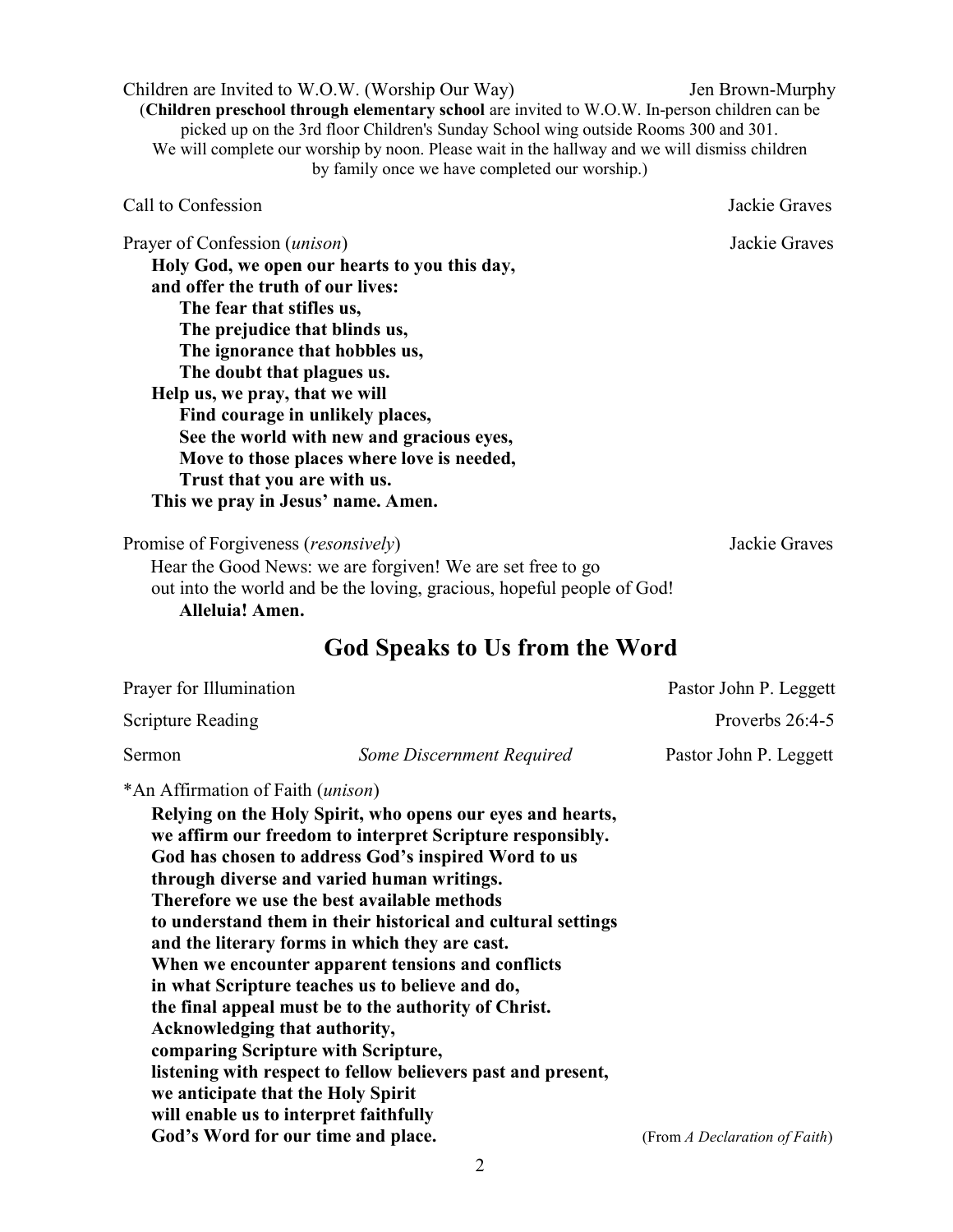#### We Respond to God

Anthem If You Love Me Thomas Tallis Covenant Choir © Oxford University Press 2002

> If ye love me, keep my commandments, and I will pray the Father, and he shall give you another comforter.

Concerns and Celebrations **Pastor David Holden** 

Prayers of the People Pastor David Holden

Invitation to the Offering Pastor David Holden

Offertory Hymn 717 For the Life That You Have Given (PLEADING SAVIOR)

\*Prayer of Thanksgiving extending the Pastor John P. Leggett

\*The Lord's Prayer Pastor John P.Leggett

#### God Send Us to the World

\*Charge and Blessing Pastor John P. Leggett

Text © 1990 Hope Publishing

\*Postlude **Christ Our Sure Defense** Paul Manz © 1974 by Concordia Publishing House OneLicense #A-70283 and CCLI #CSPL 061110

> Second Presbyterian Church 460 East Main Street Lexington, Kentucky 40507 (859) 254-7768 www.2preslex.org